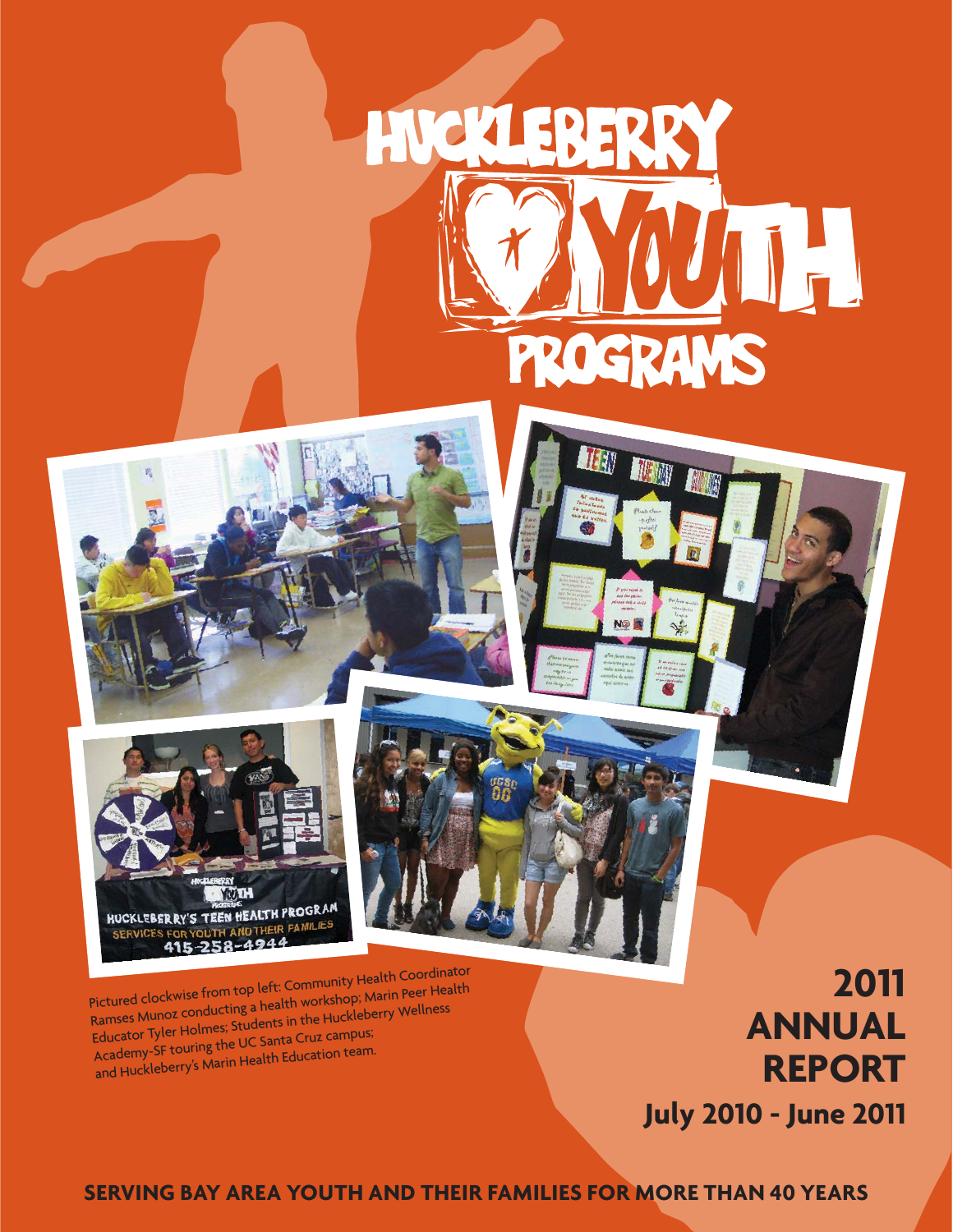Dear Friends, The worst economy since the "Great Depression" (and some say it's even worse than 1933), has presented significant challenges to Huckleberry. In the last three fiscal years, Huckleberry has lost over a half a million dollars (\$500,000) of public funding. To maintain services to our youth, we have asked current and new foundation funders to help, as well as you, our current donors. I am happy to report that last year we were able to maintain all of our services. We've noted a few of the year's highlights below:

# July/August, 2010

Huckleberry Wellness Academy-Marin launched its first Summer Intensive, a program designed for current Huckleberry Wellness Academy partici-

pants with activities including research projects on health, public presentations, and field trips to college campuses. Additionally, the College Academy (a partnership of Huckleberry, 10,000 Degrees, and Dominican University) attracted over 32 students for the summer. **The College Academy is designed for rising 9th graders who express an interest in health careers and are potential Huckleberry Wellness Academy participants.**

## September, 2010

Over 100 guests joined us at our San Rafael location to celebrate the grand opening of the new Huckleberry Youth Multi-Service Center-Marin. **The**  6,000 sq. ft. space includes an exam room, offices, a lounge area, a **state of the art classroom, and a tutoring/computer lab.** At the end of the year, Dominican University's Health Sciences Occupational Therapy and Community Health Dept. joined us as sub-tenants!

On September 8, Chief of Police George Gascon held a press conference at the Huckleberry Community Assessment and Referral Center (CARC), to announce a new Department General Order (DGO) for the SF Police Dept. The DGO explicitly states that police officers are required to **contact Huckleberry CARC in all juvenile arrests.** 

## November, 2010

The Marin Community Foundation visited Huckleberry Wellness Academy-Marin, and awarded us \$200,000 which represents the **second largest grant given in their "Ending the Achievement Gap" initiative**.

## March, 2011

The Mortar Foundation awarded \$100,000 to our San Francisco programs to fund a fulltime therapist at Huckleberry House, a part-time Volunteer Coordinator, and additional tutoring services for the Huckleberry Wellness Academy-SF. The Huckleberry Wellness Academy has recruited experienced math and science tutors to work with our students.

# April, 2011

Sutter Health Marin and the Marin Community Foundation announced a \$175,000 award to the Marin Adolescent Health Network (MAHN) – a collaborative of organizations of which Huckleberry is a member. This funding will go towards health education, substance abuse, and mental health services. Sutter has set aside \$2 million dollars a year for five years to fund Marin agencies working in the health field.







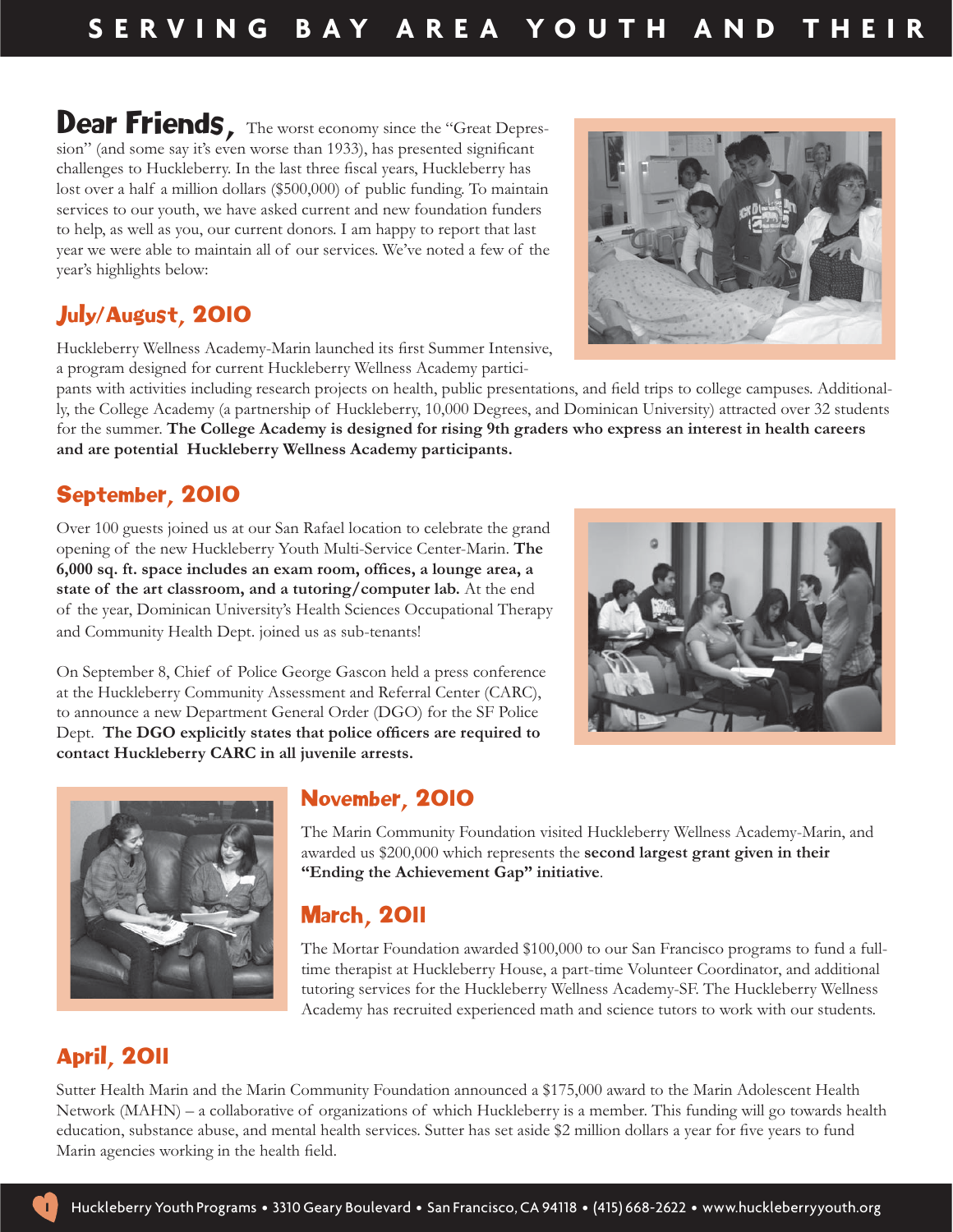## May, 2011

**Run for the Roses** made over \$80,000 this year making it the most successful wine tasting and auction to date! It was a wonderful event at the Marin Country Club, held on a beautiful Saturday derby day. **Save the date for next year's event (Saturday, May 5, 2012) in San Francisco.**

## June, 2011

**On June 17 at Fort Mason, Huckleberry honored the 100 students in the HuckleberryWellness Academies with a Health Careers Day.** The afternoon also included a special "Step Up" Ceremony commemorating the students' advancement to



another grade level. Prominent SF and Marin health professionals attended and participated in health careers panels covering topics including mental health, oncology, and pediatrics. The keynote address was given by Dr. Tomas Aragon, Chief Medical Officer at the SF Dept. of Public Health.

We are very excited about the coming year. Next spring, we will graduate 35 seniors in our Huckleberry Wellness Academies (which will have over 140 students!). We also hope to remodel our facility at 555 Cole Street (formerly Cole Street Youth Clinic) to add a new classroom and computer lab for our Huckleberry Wellness Academy students. Huckleberry is making a difference in our clients' lives! We encourage you to join us.

**Bruce Fisher Executive Director**

**Jerry Peters Board President**

# **JUSTIN: A SUCCESS STORY**

Justin\* is a foster care teen who experienced severe trauma as a small child. His foster parents were very concerned about his increasingly aggressive behavior at home and in school, but didn't know how to help him. He was eventually expelled from school and moved to a day treatment school for severely disturbed youth. Justin was on the verge of entering a residential treatment program when he was arrested in November 2010 for battery at school and brought to Huckleberry Community Assessment and Referral Center (CARC).

Once assessed at CARC, Justin was identified as needing intensive long-term case management and therapy. CARC's Clinical Case Manager, Seth\*, recognized that Justin was an intelligent young man with charisma and infinite potential; yet, he struggled with early childhood trauma and was likely improperly medicated. Seth began meeting with Justin weekly, working closely with Justin's parents to help them de-escalate Justin's aggressive behavior and push for a re-evaluation of Justin's psychiatric meds. Seth accompanied Justin and his parents to meetings at school to help advocate for Justin's special education needs.

Since Seth began working with him a year ago, Justin's life has changed. He is attending school regularly and his dynamic personality led him to being elected class president. He and his parents are now exploring the possibility of transferring Justin to a mainstream school. Justin is now looking forward to attending college in a couple of years.

\*Names have been changed to protect client's confidentiality.

2

Pictured opposite top: Huckleberry Wellness Academy-Marin students on a recent field trip to Dominican University in San Rafael; Opposite Middle: Sheila Dominic, Huckleberry Wellness Academy Coordinator, leads a health workshop in the new Huckleberry Youth Multi-Service Center-Marin; Opposite Bottom: Huckleberry staff member Lise Wise, (right) providing academic support to a student from the Huckleberry Wellness Academy-Marin; Above: Students from the Huckleberry Wellness Academies at *Health Careers Day in June, 2011*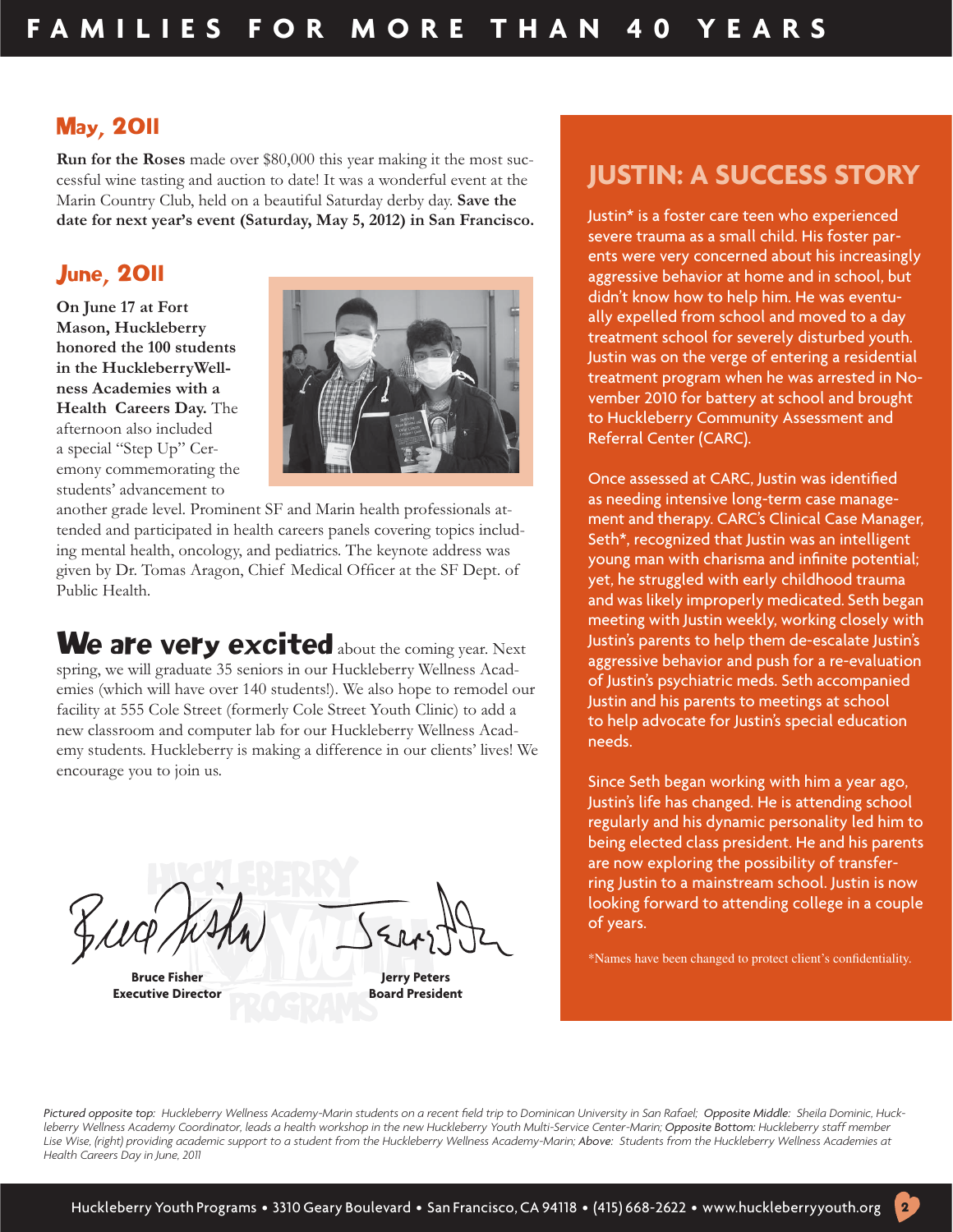# Huckleberry's Generous Donors (July 1, 2010 to June 30, 2011)

**Huckleberry wishes to acknowledge the generosity of our donors, without whom the work we do would not be possible. We apologize for any unintended omissions.**

> **\$100,000 & above** California Wellness Foundation Marin Community Foundation The Mortar Foundation S.D. Bechtel, Jr. Foundation

**\$20,000 - \$49,999** Crescent Porter Hale Foundation David B. Gold Foundation Gamble Foundation GGS Foundation The Grainger Foundation McKesson Foundation Morris Stulsaft Foundation Mount Zion Health Fund Nick Traina Foundation San Francisco Foundation Sarah H. and William R. Kimball Foundation

**\$10,000 - \$19,999** Alexander M. and June L. Maisin Foundation California HealthCare Foundation John Burton Foundation Richard & Rhoda Goldman Fund van Loben Sels/RembeRock

Foundation

**\$5,000 - \$9,999** Charles See Foundation Eucalyptus Foundation Frank A. Campini Foundation George H. Sandy Foundation The Isabel Allende Foundation Jolson Family Foundation/ JMP Group Kaiser Foundation Health Plan, Inc San Francisco AIDS Foundation Walter & Elise Haas Fund

**\$1,000 - \$4,999** Bewley-Motluk Charitable Foundation

Elinor Smith Charitable Trust Hilltop Foundation Live Oak Fund of Horizon's Foundation Louis R. Lurie Foundation Marin Charitable Association Rotasa Foundation Threshold Foundation

William G. Gilmore Foundation

## Public Funding **Sources**

### **Federal Grants & Contracts**

US Department of Health & Human Services Administration for Children & Families

### **State Grants & Contracts**

California Office of Emergency Services

### **San Francisco Contracts**

San Francisco Department of Children, Youth & Their Families San Francisco Department of Public Health Community Behavioral Health Services San Francisco Human Services Agency

### **Marin Contracts**

Marin Department of Health & Human Services Division of Public Health - Community Health and Prevention Services - Maternal Child & Adolescent Health Division of Alcohol, Drug, & Tobacco Programs Division of Community Mental Health

## Corporations, Businesses & **Organizations**

**\$20,000 & above** Kaiser Permanente **Community Benefit**  - Marin Sonoma Macy's Foundation

**\$10,000 - \$19,999** StreetSmart4Kids Union Bank

### **\$5,000 - \$9,999**

3

Blue Shield of California Dodge & Cox First Republic Bank GATX Capital Giants Community Fund The Morrison & Foerster Foundation Rotary Club of Tiburon Sunset TJX Foundation, Inc.

## **\$2,500 - \$4,999**

Autodesk Backstrom M cCarley Ber ry & Company, LLC CADP IIC Eileen Fisher, Inc. Embarcadero Corporation Hanson Bridgett, LLP Harrington Group In-N-Out Burger Foundation Intel Volunteer Program Junior League of San Francisco Logix Resource Group Pacific Service Credit Union Pacific Union International Community Fund The Safeway Foundation Salesforce.com Foundation San Francisco Federal Credit Union

**\$1,500 - \$2,499**

Academy of Friends Rabobank International Youth Industry

### **\$1,000 - \$1,499**

Bassing Painting Boston Properties Community Thrift Store Trademark Capital Services

### **\$500 - \$999**

Bank of Nova Scotia Rainbow Grocery Cooperative San Francisco Forty Niners Foundation

### **\$250 - \$499** Anonymous Brandeis Hillel Day School Macy's

**\$100 - \$249** Andalu Bay City Bike Rentals and Tours Café Trio Gap Foundation Gift Match Program Rosebud Agency

#### **\$99 & below** Anonymous

Caldwell Snyder Gallery Ketron Financial Louis M. Martini Winery Maldonado Family Vineyards The Nicolas Studio

### **\$500 - \$999** Pfizer

**\$100 - \$499** Briggs Foundation

#### Foundations **Individuals**

**\$1,000 +** (see Friends List)

**\$500 - \$999** Sherilyn Adams Henry Bannister Marc Benson and Charles Sullivan Steve and Shirley Berman Leonard Berry Kurt and Johanna Beyer Michael Bien and Jane Kahn Warren Browner George and Frances Collins Jim Ellis Michael Ferrara Paula and Gareth Fracchia Alice Galoob Phil and Leslie Gardner Kareem Guilbeaux Dan Henkle and Steve Kawa Katy Hunt and John Whorton Bill and Gail Hutchinson Hal and Gigi Kaufman Leslie and Michael Krasny Christopher Lane Leonard Lloyd Leslie Lopato and Skip Getz James Mashburn Amy McConnell Dennis McDonald Scott McPhail Barbara Meislin Jane Miller Christopher Morales Lyn Pannone Harriet Prensky and Bill Pomeranz Susanne Rivera Stephen and Marcia Ruben Neil Rudolph and Susan Cluff Adam Schraft Mary-Ann and Richard Shafer Steven Shatz and Nina Rivkind Stacy Smith Mr. and Mrs. Finis Smith Eugene and Julia Tao Barbara and Scott Waxman Alba Witkin

### **\$250 - \$499**

Anonymous Richard and Connie Adams Steve Alter Edi Alvarez Andi and David Arrick Anne and Ian Benham Jeanne Bertonis Sheila Brear Merrill Buice John Chard Steve Chen Mark and Karen Cleary Paola Coda Timothy and Kristin Crudo John and Sonia Dedominic

Frances Dillingham Nancy Field and Kyle Anderson David and Vicki Fleishhacker Steven Gomberg Steven and Donna Gothelf Susan and David Harnden Mr. and Mrs. Peter Hearst Margaret Hensley Jack and Genevieve Hoffman Grace Kase David and Brookie King Merryl Klein David Kremer and Marla Miller Ken and Andrea Krueger Frederick and Aura Kuperberg Mr. and Mrs. Robert Kustel Steve and Maribelle Leavitt Charles Mathews Bill and Joan McCreery Paul and Amy Meyer Shelley and Paul Miller Wakefield Mist Aileen Murphy Nancy Olson Ron and Sally Patten Fredric Postle Sydney and John Randazzo Doug Robson Jamey and Nancy Saunders Wade and Heather Schlueter Caren and Matt Schmidt Dale Smith Steve Sockolov and Susan Snyder Eric and Brooke Tao Stephen and Britt Thal Paula Vlamings

### **\$100 - \$249**

Tom Allen and Beth Levison Robert Arrick, DVM Susan August Alvin Baum Jr. Teena Berman and Owen Hart Steve and Candi Blackman Dick and Diane Blackman Barbara Blasdel and Eugene Alexander Steven Blumlein and Arlyne Charlip Nelson and Ellen Branco Jami Breen Peter and Elaine Bull Susan Burrell and Don Kerson Jennifer and Rob Chen Cathy Clark and Leigh Sealy Stan and Roxanne Cohn Flora Cornett Jesse Dahl and Sara Traube Larry and Lori Davidovitz Ann Dey George and Roseanne Dobbins Mark Dober Andrew Ellison Mr. and Mrs. David Epstein Dan and Diane Farthing Bob and Christine Feibusch Gary Fiedel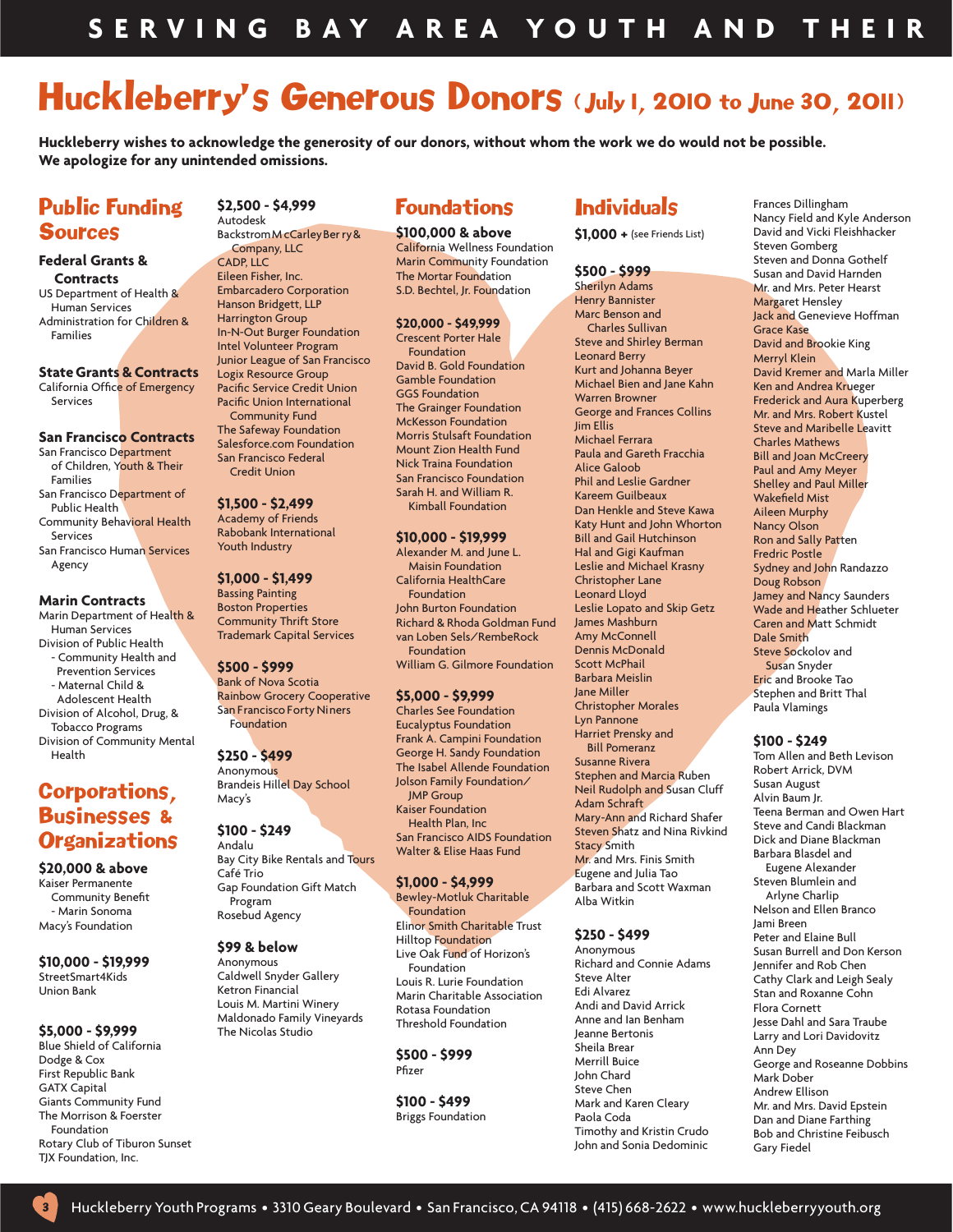Fabrice & Phyllis Florin Ben and Katie Fort Robert and Carol Freidenberg John and Anne Fyfe Paul and Cassandra Gaenger Richard Gale Jeff and Jessica Gaynor Steven Gerbsman M.H. and Virginia Gianola Bob and Pat Glass Judy and Gary Grossman Sylvia Guendelman David and Margie Guggenheim Neal Hansch and Sandra Chang Ms. Elaine Hausman Richard Hill and Nancy Lundeen James and Kathleen Hormel Donald and Virginia Humphreys Shamont Hussey Susan King Maggie Krier Christopher and Susan Lammert Richard and Ann Lanzerotti Stuart Lipton and Melanie Gnazzo Shauna Marshall and Robert Hirsch Lauren McCreery Kitty McDonnell Laurie Meschke, Ph.D. William and Susan Michaud Spencer and Roberta Michels Ted Mitchell and Tanya Slesnick Pamela and Steven Mittel Lee Munson and Merla Zellerbach Margo Murray and David Fox Dr. and Mrs. Roy Nagle Martha and Clarke Nelson L. Peter and Kathryn Niggeman Joanne Norman Susan Obata, MD Bridget Obrien Kathleen O'Brien John O'Toole and Jean Hom Michael and Anne Parish John and Anne Parker Elizabeth Peiser Kay Pellicciarini E. Saul Pena Lindsey Phillips Julia Poelstra Cindy Potter Susan Quigley Elena and Edward Remedios Rita Rosenbaum Lynne and Mason Rosenthal Marian Rubin John Sanger Jeff and Trisha Scales Estelle Schneider Susan Severin Sandra Shapiro Andy and Aglae Shaw Neal Simon and Nancy Boughey Davinder Singh Stefanie Smith and Daniel Throop David and Susan Smith

Janet Sollod

Norm and Sally Spencer Donald and Beverly Steffen Tania and Michael Stepanian Drs. Debbie and Michael Stevens Stuart Stoller and Novella Smith Grover and Gretchen Stone Timothy and Caren Streb Seth and Angelic Taube Justin Toney Peggy Traube Mason Turner Thomas and Jane Twaddell Debbie Upland John Van Der Wal Paul and Pearl Vapnek Michael and Johanna Wald Albert Wald Elyse and Barry Weinstein Charles and Frances Wisch Becky Worley

Gary and Linda Zellerbach

### **\$50 - \$99**

Jeffry Bernstein Sherry and Richard Bridygham Raymond and Ann Brown Gail Butler Mike and Carol Chase Richard and Susan Colsky James and Cecelia Donahue Sarah Farley Jeffrey and Ingrid Francis Irene Garvey David Geisinger, Ph.D. Harriette Grooh and Tom Escover Scott Gursky Kevin and Barbara Hogan John Kelly Lauren Lanza Kenn Lau Joan Lubamersky Jim and Anne Magill Jim Malaspina William and Marilyn **McNicholas** Robert and Barbara Mendle Mack and Jeanne Miller William and Sandy Mixsell Vivian Podesta Ruth Ramsey and Steven Ramsland Sheryl and Jim Reuben Jessica Romm Ellen Rosenstein and Dale Barnes Christina Rosetti McArthur Norman Schlossberg Walter and Rosemary Schwartz Susan Shargel Dana Snyder Michelle and David Steinhart-Kathleen Tighe, S.L. and Kay Lane, S.L. Steven and Nancy Wasserman Matthew and Barbara Weinberg Julia Wong

### **\$50 & below**

Yesenia Alvarez Mary Jo Barnett Andrew Boles Cristin Brew Charlotte Brown Damon Bruce Rosario Cervantes and Christina Calloway Louise Chien Leif Christiansen Danielle Coleman Alexandra Corr Sherry Currie-Procter Bob DeMattei Shari Eisenberg Albert Evers Bruce Fay Sean Fekete Marian Fisher Sharon Friel Jesus Garcia Carolyn and F.J. Klemeyer Dorothy Koo Christine Lias Elsie Lim Patrick Long Jeannette Longtin Claudette LoPorto, S.L. Margaret Madams Mr. and Mrs. James McGuigan Maggie McPhail Harry O'Brien and Joanell Serra Dana and Lani Ann Owyoung Michael Pallard Carlos Pena Dana Pepp Hannelore and Robert Royston Catherine Rucker Richard Saiz Fran Schreiberg Jacqueline Shepherd Andrew Sheriff Sarah Smith Jasmine Stevenson Jean Tepper Lota Torres-Clemente Peter Von Wiegandt Amber Wipfler

### **In-Kind Donors on page 6**

# Friends

**Huckleberry would like to recognize the following individuals who supported our critical services for youth and families with cumulative gifts of \$1,000 or more during 2010-2011.**

### **\$25,000**

John and Junie Sullivan

### **\$10,000 - \$14,999**

Dan Carroll and Stasia **Obremskey** Dick and Ann Grace Dennis and Carol Ann Rockey Fund Laszlo N. Tauber Family Foundation

### **\$5,000 - \$9,999**

Anonymous Bruce Fisher and Marlene Litvak Sallie Griffith E. Alan Holroyde Stanley and Janet Maleski Jerry Peters Michael and Marcia Rubenstein Lee and Perry Smith Brian and Suzanne Swift Dyann Tresenfeld

### **\$2,000 - \$4,999**

Nora Blay Bruce Bodaken and Camerin Ross Kevin and Christi Bozic Bill and Maria Carlile Dorian Cougias Scott and Jennifer Fearon Greg and Carmen Franceschi Carolyn Friedman Betsy and Joel Hausman Chelli Herrera Rosemary Hewlett Jim and Bethany Hornthal Chuck and Liz Leone George and Myrta Matula Fran and David Meckler Howard and Barbara Miller Bernard and Gail Nebenzahl William Price John and Lisa Stone Pritzker Harry and Karen Rosenbluth Louise Schneider Scott and Dina Smith Kevin and Katie Swift Cecilia Valente Art and Janet Wong

## **\$1,500 - \$1,999**

William Black and Lenore Naxon Mollie Ward Brown Robert and Martha **Copeland** Derek Covert Alison Geballe Bernie and Leslie Martin William and Barbara Peterson Heather and Samant Sridharan

### **\$1,000 - \$1,499**

Craig Burke and Molly Lazarus Dale Butler and Tina Panziera Liane Collins Bruce and Ruth Cowan James and Claire Davis Michelle and Robert Friend Mike and Margaret Fuson Gregg and Judy Gibson Dennis and Susan Gilardi Karen and Nate Goore Mr. and Mrs. Richard Grey Julie Harkins Syed and Shama Hasib David Kirp John Lee Thomas Lumsden Lee and Linda Meier Steve Mittel Bibi Moore Tim and Nancy Muller Lali Reddy Gary Roof and Douglas Light Donald Rubin and Olympia Martyn Ted and Linda Schlein Vicki Schwartz Charles Slutzkin Tom Steyer and Kat Taylor Glynn Washington

4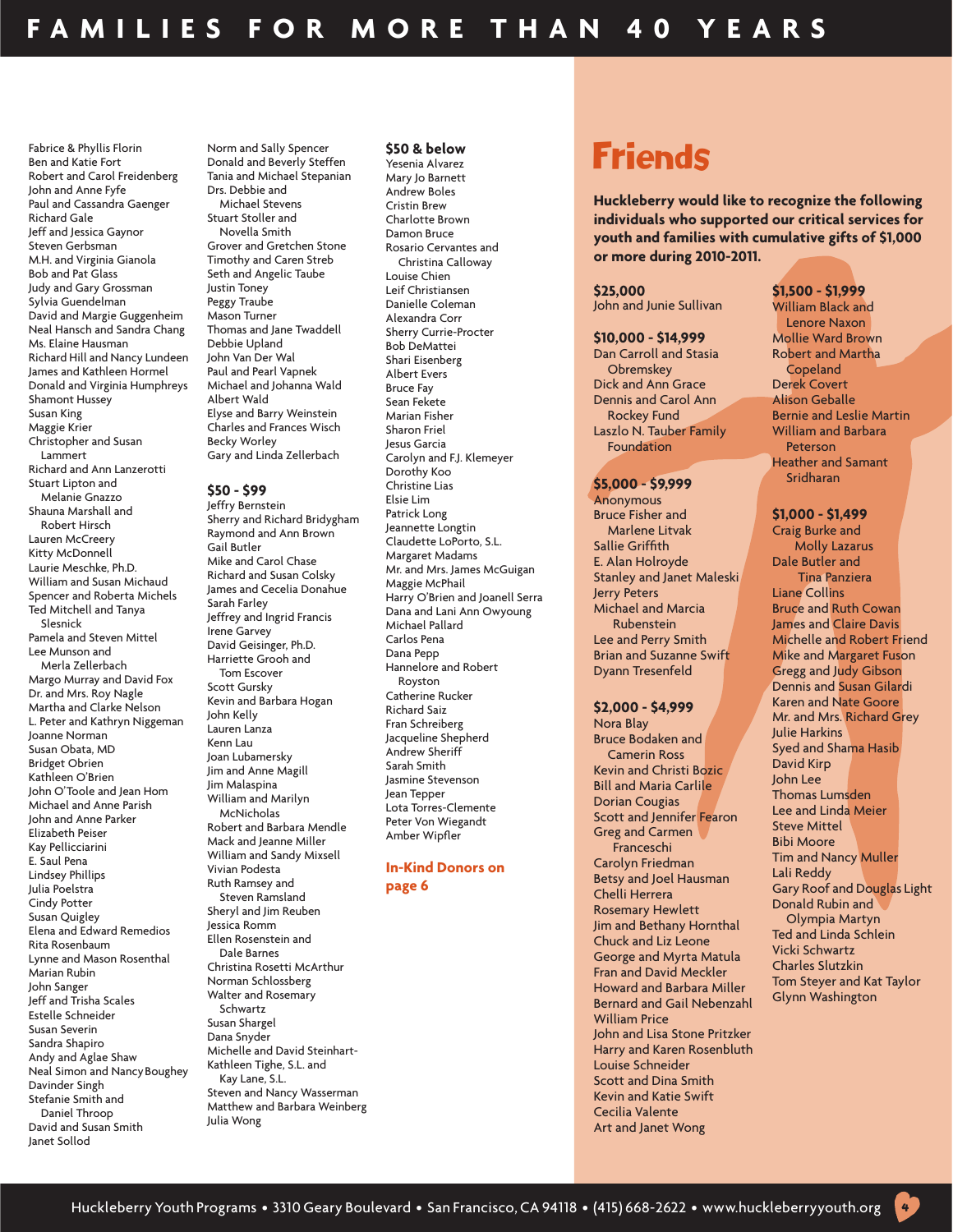# Statement of Operating Revenue & Expenses 7/1/2010 to 6/30/2011

## **Revenue and Support**

| <b>TOTAL REVENUE</b>            | \$3,969,848  | 100%  | το   |
|---------------------------------|--------------|-------|------|
|                                 |              |       | Fun  |
|                                 |              |       | - Mi |
| Transfer from Operating Reserve | 7.554        |       | - Hu |
| Miscellaneous                   | 37,513       | $1\%$ | Mar  |
| Government                      | \$2,457,425  | 62%   | -SF  |
| Special Events                  | 153,586      | 4%    | - CA |
| <b>Corporate Donations</b>      | 170.874<br>Ŝ | 4%    | - Hu |
| Individual Donations            | 141,376      | 4%    | - Hu |
| <b>Foundation Grants</b>        | \$1,009,074  | 25%   | San  |
|                                 |              |       |      |

### **Expenses**

| San Francisco Programs                                                           |        |                    |           |
|----------------------------------------------------------------------------------|--------|--------------------|-----------|
| - Huckleberry House, SF                                                          | \$     | 592,655            | 15%       |
| - Huckleberry Multi-Service Center                                               | \$     | 767,571            | 19%       |
| - CARC                                                                           | \$     | 770,388            | 19%       |
| -SF Support Services                                                             | Ś      | 324,514            | 8%        |
| Marin Programs<br>- Huckleberry Multi-Service Center<br>- Marin Support Services | Ś<br>Ś | 793.578<br>159.835 | 20%<br>5% |
| Fundraising                                                                      | Ŝ      | 568.862            | 14%       |
| <b>TOTAL EXPENSES</b>                                                            |        | \$3,977,402        | 100%      |

Huckleberry Youth Programs, Inc.'s financial statements are audited annually. This condensed statement was extracted from audited financial statements. Complete audited financial statements are available upon request.

# Clients Served

Huckleberry Youth Programs served more than 9,000 clients in fiscal year 2010-2011. Since our inception in 1967, we have served over 170,000 youth and their families. All programs are provided free of charge to youth.

## **Health and Wellness Programs**

- 6,969 Youth who attended a Huckleberry Health Education workshop in a Marin or San Francisco school or community center
- 686 Youth who received medical services at the Huckleberry Youth Multi-Service Center in San Francisco
- 792 Youth who received medical services at the Huckleberry Youth Multi-Service Center in Marin and the Monday Teen Wellness Clinic at the Novato Wellness Center
- 106 Youth who participated in the Huckleberry Wellness Academies in San Francisco and Marin

### **Counseling and Shelter Programs**

- 231 Youth who received overnight shelter services and crisis intervention at Huckleberry House
- 214 Youth who received mental health services (1,064 encounters), including crisis counseling, individual, parent and family therapy, and case management

### **Juvenile Justice Program**

434 Youth who received case management, school reintegration services, and delinquency prevention at Huckleberry Community Assessment and Referral Center (CARC)



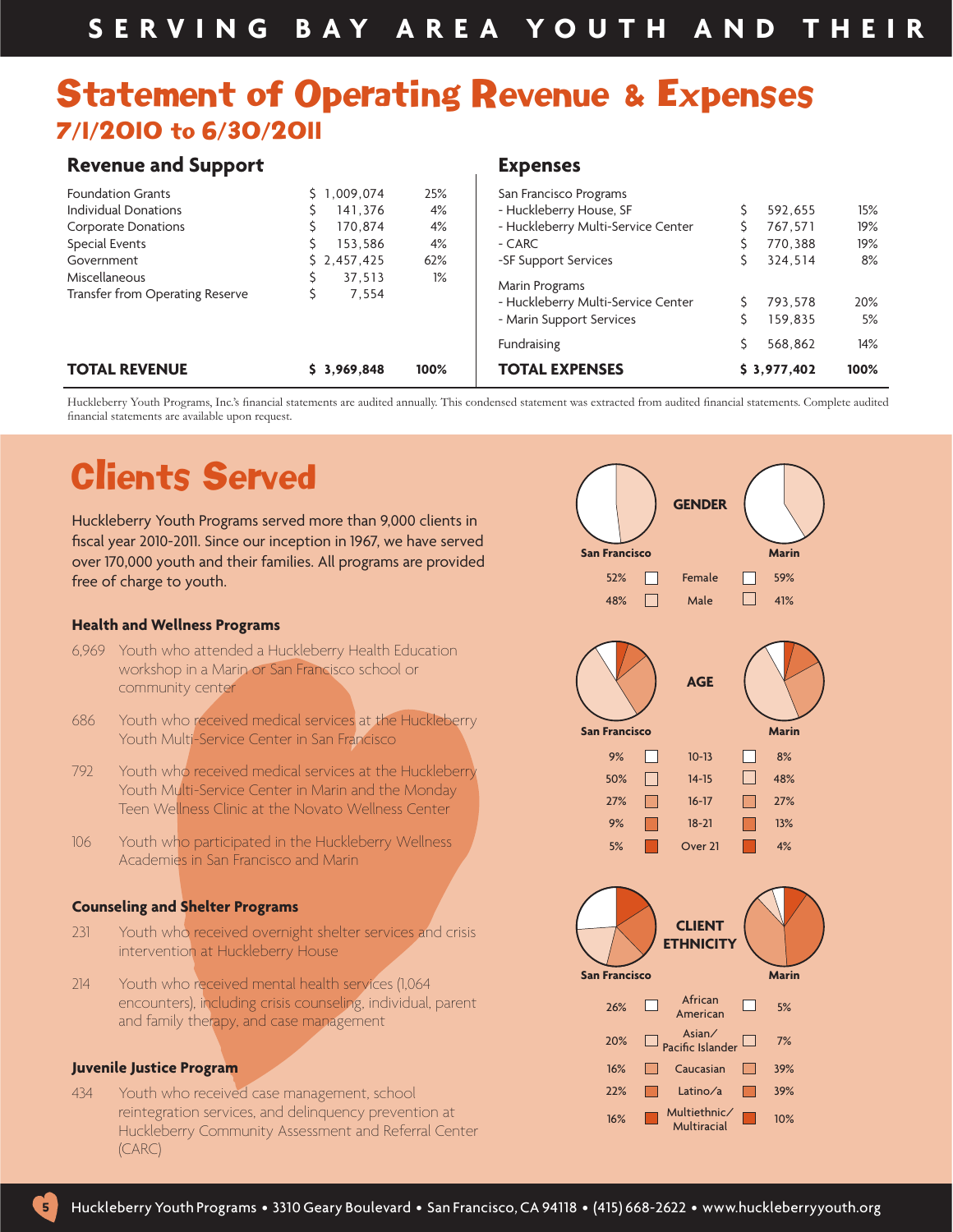# UPCOMING EVENT



# Run for the Roses at Huckleberry's Wine Tasting and Auction Event! Saturday, May 5, 2012 St. Francis Yacht Club in SAN FRANCISCO

Huckleberry is hosting our annual wine tasting and auction event in San Francisco in 2012! Please join us for RUN FOR THE ROSES on Saturday, May 5 at the St. Francis Yacht Club. Back by popular demand, this fabulous Kentucky Derby themed event will feature select wineries from the Napa and Sonoma Valleys, a grand auction, and an exciting Kentucky Derby Raffle! You don't want to miss this special event that will help meet the needs of underserved youth and families in our community.

## In-Kind Donors

Huckleberry would like to thank our generous In-Kind Donors from the 2010-2011 fiscal year. We especially would like to thank the **Run for the Roses auction donors who helped make that event the most successful to date.** 

Ascentia Wine Estates Bay City Bike Rentals and Tours Beach Blanket Babylon Nena Jaye Pure Beauty Salon Leonard Berry Jeweldreams Recchiuti Confections BPIA, Inc. San Francisco Rodney Strong Vineyards Damon Bruce **Joie De Vivre Hospitality** Joie De Vivre Hospitality Ruthern Bruce Pistola Restaurant Restaurant Re<br> **Pistola Restaurant Restaurant Restaurant Restaurant Restaurant Restaurant Restaurant Restaurant Restaurant** Butterfl y Justin Vineyards & Winery Roti Indian Bistro California Academy of Sciences Kingston Family Vineyards<br>Steve Chen Steve Chen Kosta Browne Winery Salesforce.com Steve Chen Kosta Browne Winery<br>Ciao Consulting, LLC Chenness Camera La Mar Cebicheria Peruana Cline Cellars Ginny and Monte Lawrence San Francisco Zoo Mitchell and Susan Cohen Ann and Jim Lagarus Cooper Alley Salon David Arthur Vineyards Oren Lewin Soulfl ower Floral Design Dermatology Consultants of Marin Links of London Danielle Steel<br>diPietro Todd Salon Danielle Stein ar Louis M. Martini Winery Lenny Stein ar diPietro Todd Salon Louis M. Martini Winery Lenny Stein and Janni Lehrer-Stein Duckhorn Vineyards Macy's John and Junie Sullivan Farmer Brown Mangia/Nosh Catering Kevin and Katie Swift Bruce Fisher and Marlene Litvak Foreign Cinema Bernie and Leslie Martin The Bar Method Marin Four Seasons Resort Punta Mita George and Myrta Matula The Girl & The Fig Francis Ford Coppola Winery Meadowood Napa Valley The Isabel Allende Foundation Frangipani Beach Resort<br>Stanley Frazier Stanley Frazier Frazier Frazier Richard and Barbara Mendelsohn The Ritz Carlton, San Francisco<br>Fused Glass Originals Francisco Giants Galante Vineyards **Robert and Maura Morey** Robert and Maura Morey Girl Scout Troup 31150 Nikon Precision, Inc. The Suites at Fisherman's Wharf Golden Gate Fields Optical Underground The Tonight Show with Jay Leno Grace Family Vineyards

Jewish Community Center of Ladera Vineyards San Francisco Symphony Chuck and Liz Leone MacPhail Family Wines<br>Macy's Expression Wines Maldonado Family Vineyards Brian and Suzanne Swift Marin County Club<br>Marston Family Vineyard Telepictures Productions, Inc.

Acorn Winery/Alegria Vineyards Grgich Hills Estate Papapietro Perry Winery Papapietro Perry Winery Dyann Tresenfeld<br>Adrian Fog Winery Adress Chelli Herrara Papapietro Patz & Hall Wine Company Urban Decay Adrian Fog Winery Chelli Herrara Patz & Hall Wine Company Urban Decay Adventure Cat Sailing Charters Richard Hicks Peju Province Winery Cecilia Valente<br>Albona Perbacco Ristorante & Bar Pelars VIB Vineyards and Cellars Albona Hsu-Lee Designs Perbacco Ristorante & Bar VJB Vineyards and Cellars Annabelle's Bar and Bistro Jeannie Hwang-Erickson Perry's Western Athletic Clubs Barnett Vineyards International Poster Gallery Cindy Potter Cindy Potter Mineyards Munning Situation, Inc.<br>
Bay City Bike Rentals and Tours Ispiri Wines Shows and Provenance Vineyards City Bike Rentals and Tours Ispiri Kathy Kamei Designs<br>
Kingston Family Vineyards<br>
Saintsbury Cantist Very Personal Ciao Consulting, LLC La Mar Cebicheria Peruana San Francisco Forty Niners Foundation Cooper Alley Salon Left Bank Shorenstein Hays Nederlander Theaters Heather and Samant Sridharan MassMutual MassMutual The Gaige House: A Joie de Vivre Hotel<br>George and Myrta Matula The Girl & The Fig The San Francisco Giants<br>The Slanted Door



# **Volunteers**

Huckleberry would like to thank the generosity of the following volunteers for donating their time to help us more effectively serve youth and their families in San Francisco and Marin counties.

Sharada Narayan, Anant Verma, Gary Zellerbach, and the Salesforce volunteers who helped beautify Huckleberry House (see photo)

6